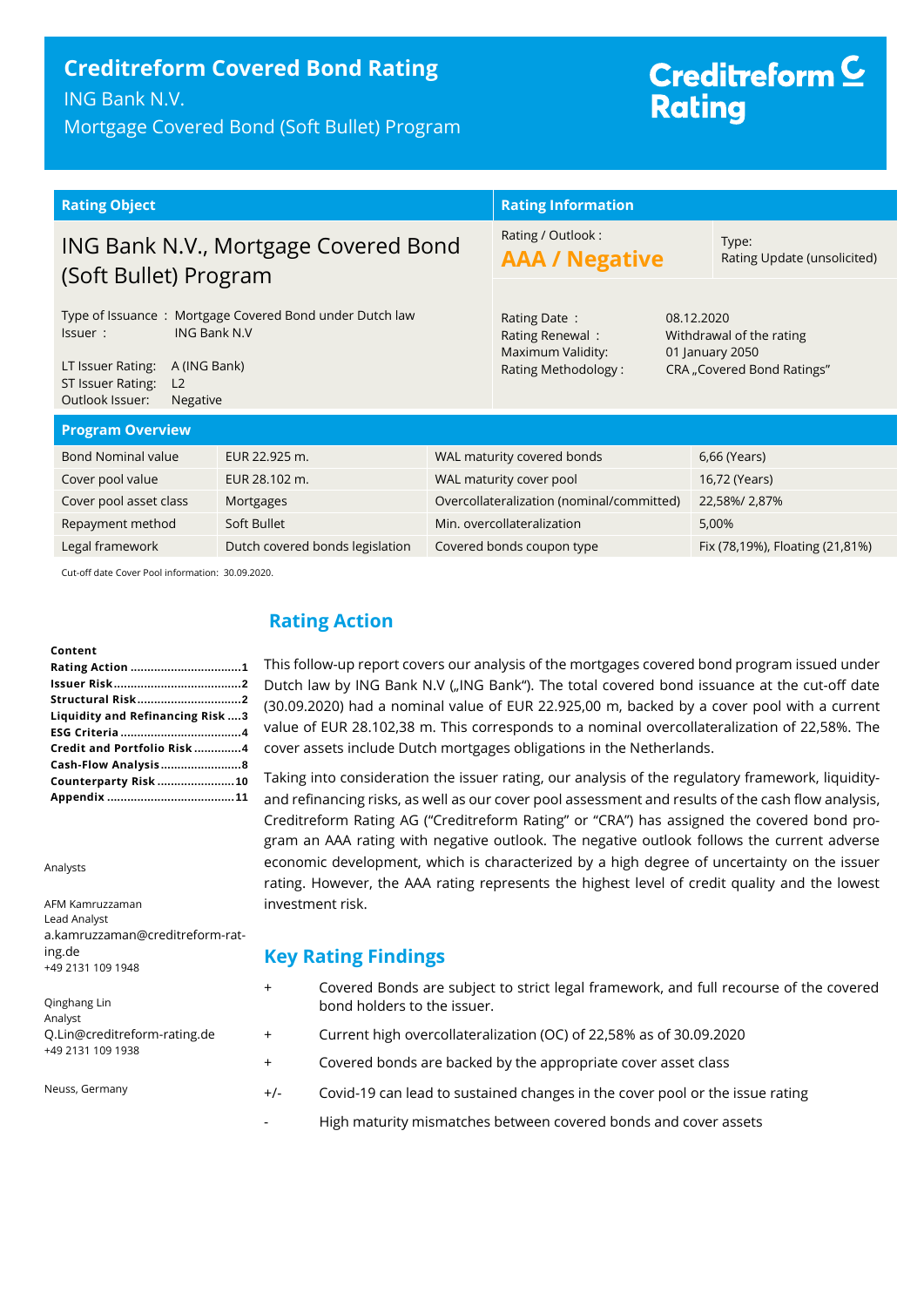Table1: Overview results

| <b>Risk Factor</b>               | <b>Result</b>               |
|----------------------------------|-----------------------------|
| Issuer rating                    | A (rating as of 29.10.2020) |
| + Legal and regulatory framework | +4 Notches                  |
| + Liquidity and refinancing risk | +1 Notch                    |
| = Rating after $1st$ uplift      | AAA                         |
| Cover pool & cash flow analysis  | BBB-                        |
| + $2nd$ rating uplift            | $+/-0$ Notch                |
| = Rating covered bond program    | <b>AAA</b>                  |

## <span id="page-1-0"></span>**Issuer Risk**

#### **Issuer**

Our rating of ING Bank N.V. covered bond program is reflected by our issuer rating opinion of ING Bank (Group) due to its group structure. CRA has affirmed the Long-term Issuer Rating of ING Bank at 'A' with a negative outlook in a Rating Update dated 29.10.2020. Responsible for this affirmation were stable and sound earnings figures, good asset quality and sufficient liquidity. However, the Covid-19 pandemic brings a high degree of uncertainty to the ING's major market, which leads to expected decline of profitability and asset quality. For a more detailed overview of the issuer rating, please refer to the webpage of Creditreform Rating AG.

## <span id="page-1-1"></span>**Structural Risk**

#### **Transaction structure**

Figure1: Overview of Covered Bond emission | Source: ING Soft Bullet Covered Bond Base Prospectus

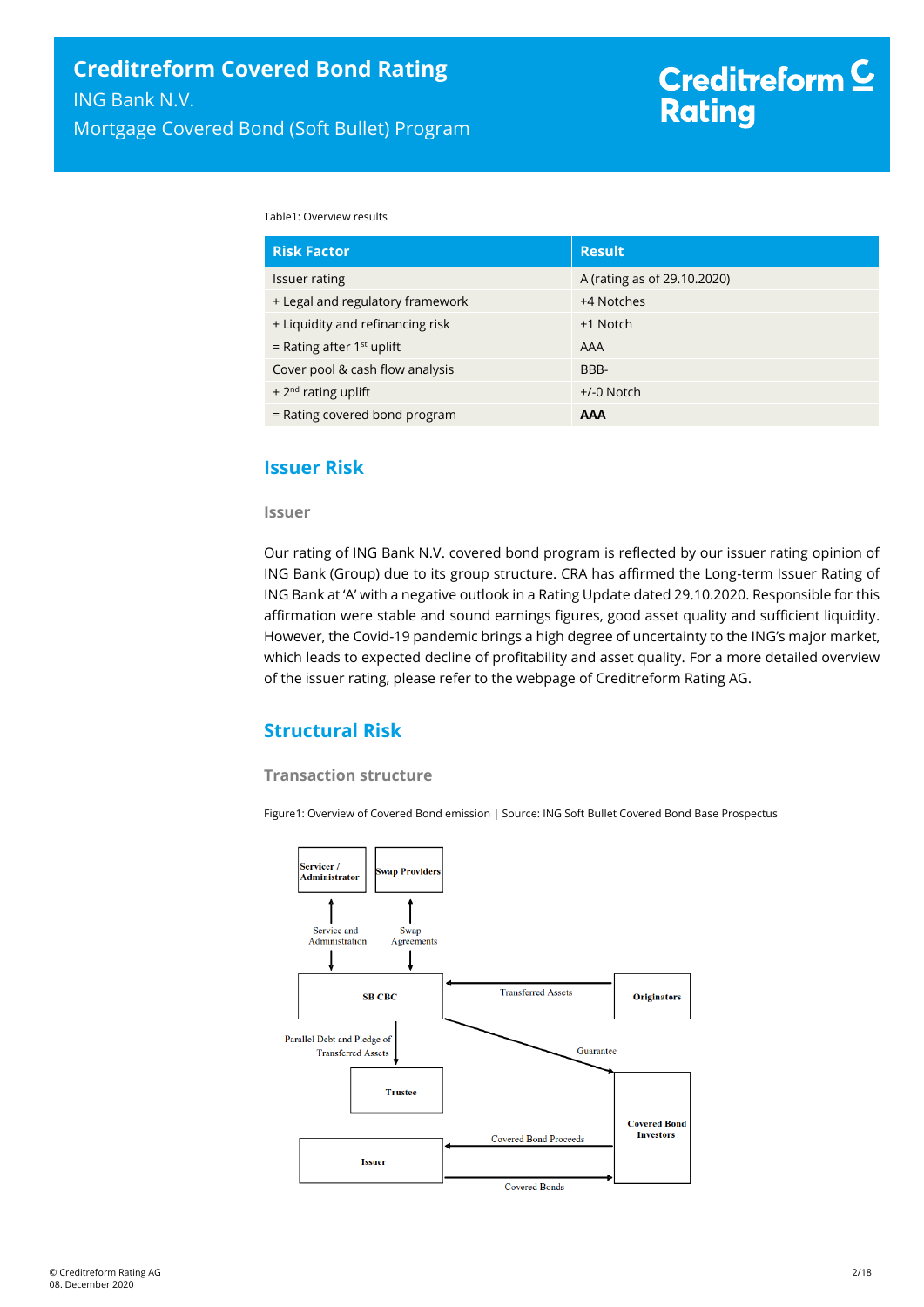# Creditreform<sup>C</sup> **Rating**

#### **Legal and Regulatory Framework**

In the Netherlands, the covered bond legislation was passed on 7/1/2008, which was last amended in 2014 and implemented into national law. Under this legislation, any universal bank based in the Netherlands with a special license can issue Dutch covered bonds.

The issuer has to guarantee that the cover assets will be transferred and sold to a separate, nonaffiliated, independent legal entity - the Covered Bond Company (CBC). In case of issuer default, the CBC ensures the payment of both interest and principal to the covered bond holders (covered bond guarantee).

Covered bond holders have both an ordinary, unsecured claim against the issuer, which is guaranteed by the CBC, and a claim against the CBC secured by the right of pledge on the cover assets. Eligible cover assets are residential mortgage loans, commercial mortgage loans, ship loans or claims owed or guaranteed by the public sector, central banks, multilateral development banks or international organisations confined to EEA countries and to jurisdictions, where the regulatory arrangements and provisions are leastwise comparable to those in the EU.

The issuer has to ascertain that all requirements are achieved and has to report it to the Dutch Central Bank on a quarterly basis. Furthermore, the issuer has to guarantee and report once a year that it disposes consistent and efficient measures and strategies, so that unencumbered cover assets suffice under various stress scenarios. Furthermore, in case of issuer default, the Security Trustee and the CBC guarantee the ongoing management of the cover pool.

In general, we consider the structural framework for covered bonds in the Netherlands as positive as it defines clear rules to mitigate risks, in particular, regarding insolvency remoteness, asset segregation, investor's special claim vis-à-vis other creditors, the roll and appointment of a special administrator, among other provisions. Due to those reasons, we set a rating uplift of four (+4) notches for the regulatory and structural framework for covered bond programs in the Netherlands.

# <span id="page-2-0"></span>**Liquidity and Refinancing Risk**

The Dutch legal framework stipulates that the minimum mandatory overcollateralization (OC) ratio has to be always 5% of the registered covered bonds outstanding on a nominal value basis. In addition, the statutory liquidity coverage requirement for 180 days is a safeguard mechanism to ensure the servicing of pending principal and interest payments.

Asset coverage tests have to be conducted on a monthly basis to control whether the amount of cover assets exceeds the amount of outstanding covered bonds by the adequate magnitude. Furthermore, Dutch issuing credit institutions guarantee to mitigate liquidity risks by means of contractual requirements. While the Dutch law does not explicitly demand for risk mitigating instruments regarding market risks, it is obligatory to do stress tests to maintain the healthy ratio and to anticipate credit risk, interest rate risk, currency risk and liquidity risk, while derivative instruments have to be included to hedge these risks.

The European Commission on November 2019 has also adopted the legislative package to provide for enhanced harmonisation of the EU covered bond market. Each of the Member States shall implement the Covered Bond Directive by 8 July 2021 and the national measures shall be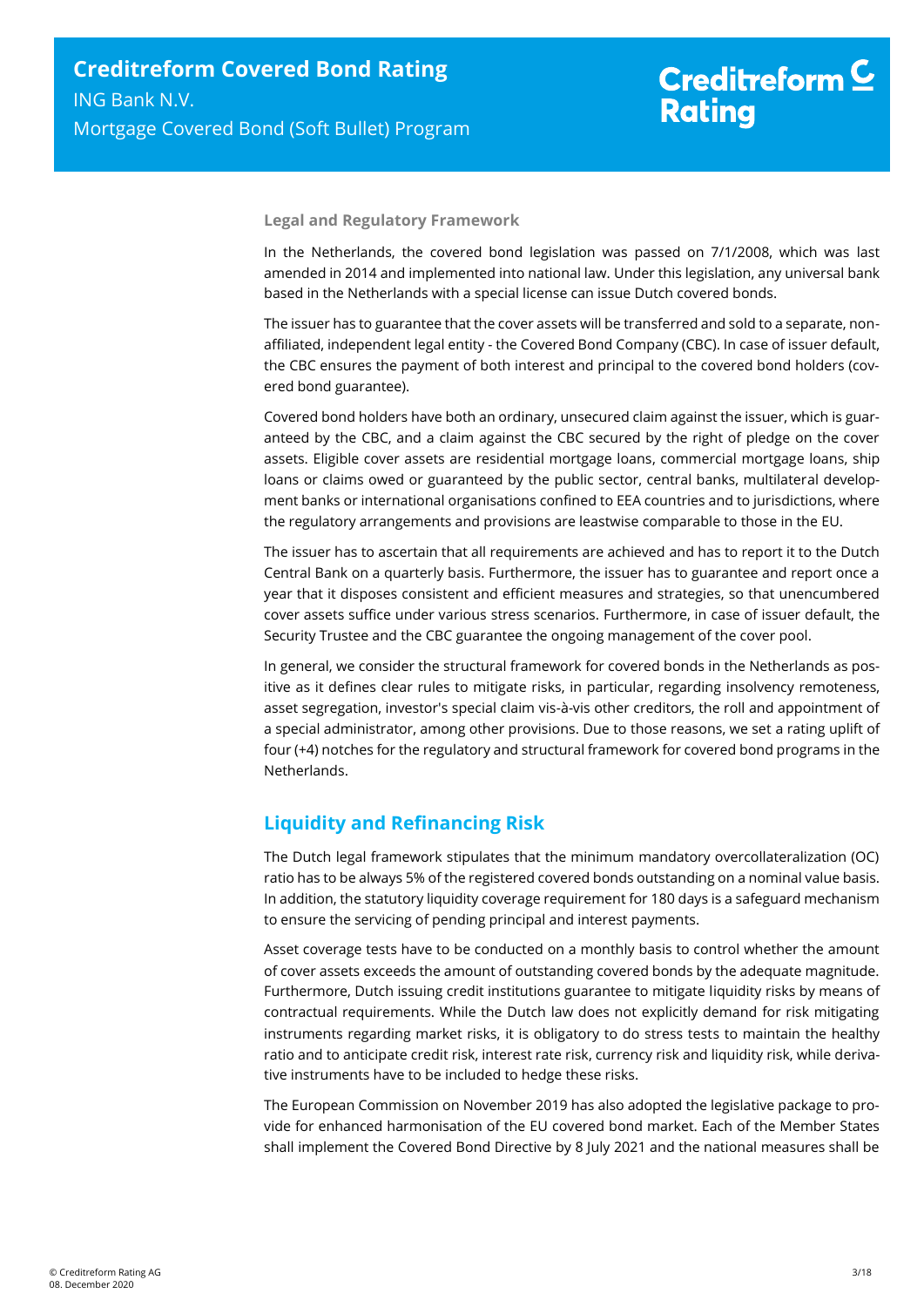applied at the latest from 8 July 2022. Once fully implemented, the directive might have a potential impact on legal and regulatory framework on the issuer and the covered bonds of each EU member states.

In general, the Dutch covered bonds legislation and the stipulated risk management processes for liquidity risks, constitute a comparatively strict framework by which they can be effectively reduced. Refinancing risks, however, cannot be structurally reduced under the hard bullet repayment structure, which can only be cushioned by sufficiently high OC or other liquid funds. Nevertheless, we assess the overall legal provisions on liquidity management for the Dutch covered bond programs and set a rating uplift of one (+1) notch.

For a more comprehensive overview of the regulatory framework for Dutch covered bond program, please refer to our initial rating reports of ING bank mortgage soft bullet covered bond program dated 28.02.2019.

# <span id="page-3-0"></span>**ESG Criteria**

CRA generally takes ESG-relevant factors (environmental, social and governance) into account when assessing Covered Bond ratings. Overall, ESG factors have a significant impact on the current rating of this Covered Bond program. CRA identifies governance factors, in particular, to have a highly significant impact on Covered Bond ratings. Since Covered Bonds are subject to strict legal requirements, regulatory risk plays an important role in assessing the credit rating.

The Dutch covered bond legislation defines clear rules to mitigate risks in particular regarding insolvency remoteness, asset segregation, investor's special claim vis-à-vis other creditors, the roll and appointment of a special administrator, among other provisions. Additionally, Risk management and internal controls as well as the macroeconomic factors such as hedging strategies, interest rates and yield curve are considered to have a highly significant impact on the assessment of the credit rating. Other individual factors with a potential key rating influence were not identified, and therefore did not affect the final rating.

# <span id="page-3-1"></span>**Credit and Portfolio Risk**

#### **Cover pool analysis**

The analysis of the cover pool is based on public information which has been made available by the Issuer, in particular the Harmonised Transparency Template ("HTT") as per regulatory requirements. This information was sufficient according to CRA´s rating methodology "Covered Bond Ratings".

At the cut-off-date 30.09.2020, the pool of cover assets consisted of 139.179 debt receivables, of which 100% are domiciled in the Netherlands. The total cover pool volume amounted to EUR 28.102,38 m in residential (100,00%), commercial (0,00%) and others (0,00%).

The residential cover pool consists of 139.179 mortgage loans having an Unindexed weighted average LTV of 72,50%. The cover pool does not have any non-residential loans. The ten largest debtors of the portfolio total to 0,04%. [Table](#page-4-0) displays additional characteristics of the cover pool: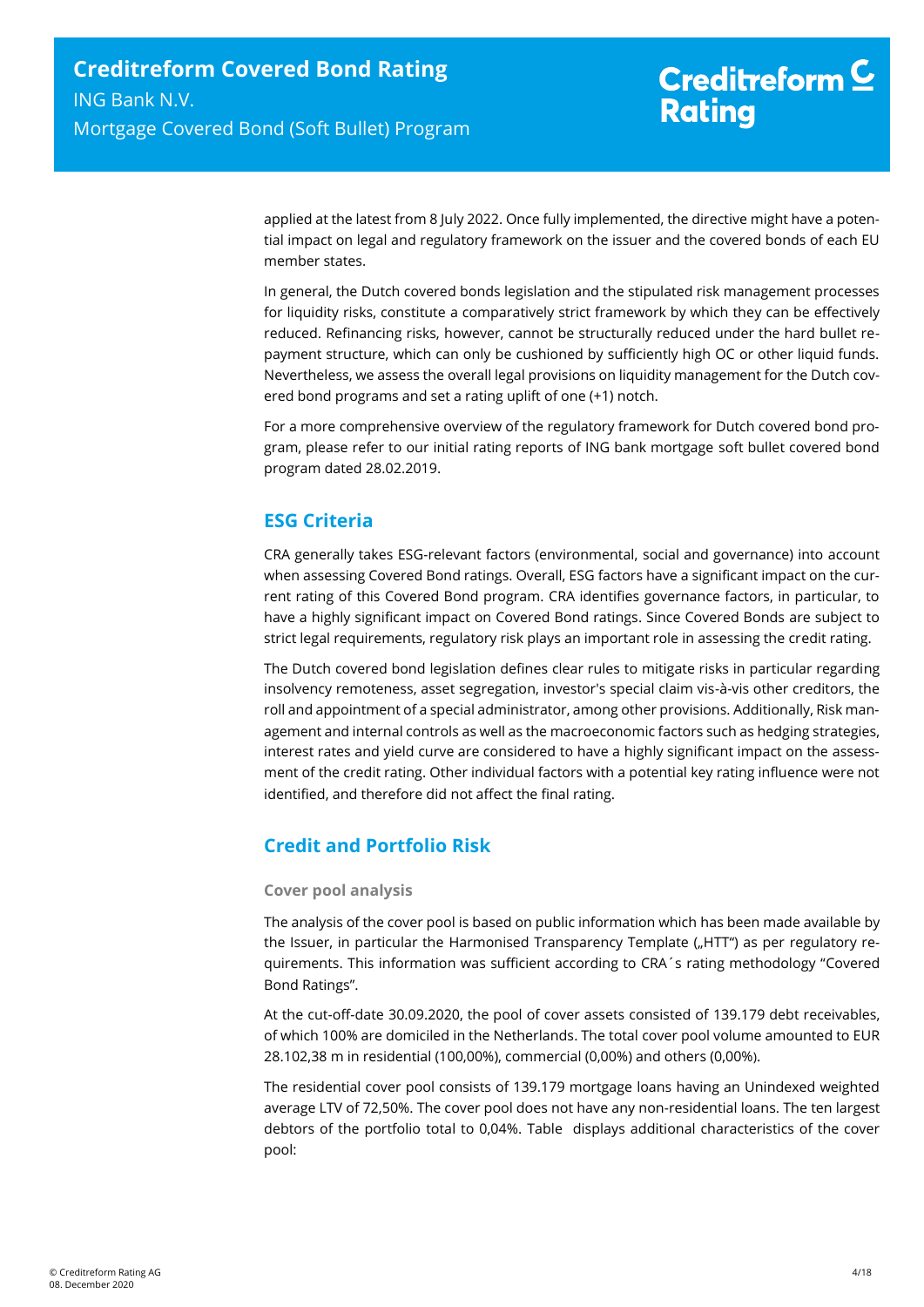<span id="page-4-0"></span>Table 2: Cover pool characteristics | Source: ING Bank

| <b>Characteristics</b>            | <b>Value</b>  |
|-----------------------------------|---------------|
| Cover assets                      | EUR 28.102 m. |
| Covered bonds outstanding         | EUR 22.925 m. |
| Substitute assets                 | EUR 0,00 m.   |
| Cover pool composition            |               |
| Mortgages                         | 100,00%       |
| Substitute assets                 | 0,00%         |
| Other / Derivative                | 0,00%         |
| Number of debtors                 | Not Relevant  |
| Mortgages Composition             |               |
| <b>Residential</b>                | 100,00%       |
| Commercial                        | 0,00%         |
| Other                             | 0,00%         |
| Average asset value (Residential) | EUR 201,92 k. |
| Average asset value (Commercial)  | EUR 0,00 k.   |
| Non-performing loans              | 0,0%          |
| 10 biggest debtors                | 0,04%         |
| WA seasoning                      | 80,4 Months   |
| WA maturity cover pool (WAL)      | 16,72 Years   |
| WA maturity covered bonds (WAL)   | 6,66 Years    |

We have listed an extended view of the composition of the cover pool in the appendix section "Cover pool details". The following chart displays the maturity profile of the cover assets at the cut-off date 30.09.2020 (see [figure 2\)](#page-4-1):

<span id="page-4-1"></span>Figure 2: Distribution by remaining time to maturity I Source: ING Bank



#### **Maturity profile**

The following charts present the cash flow profile of the Issuer (see [figure 3](#page-5-0) an[d figure 4\)](#page-5-1):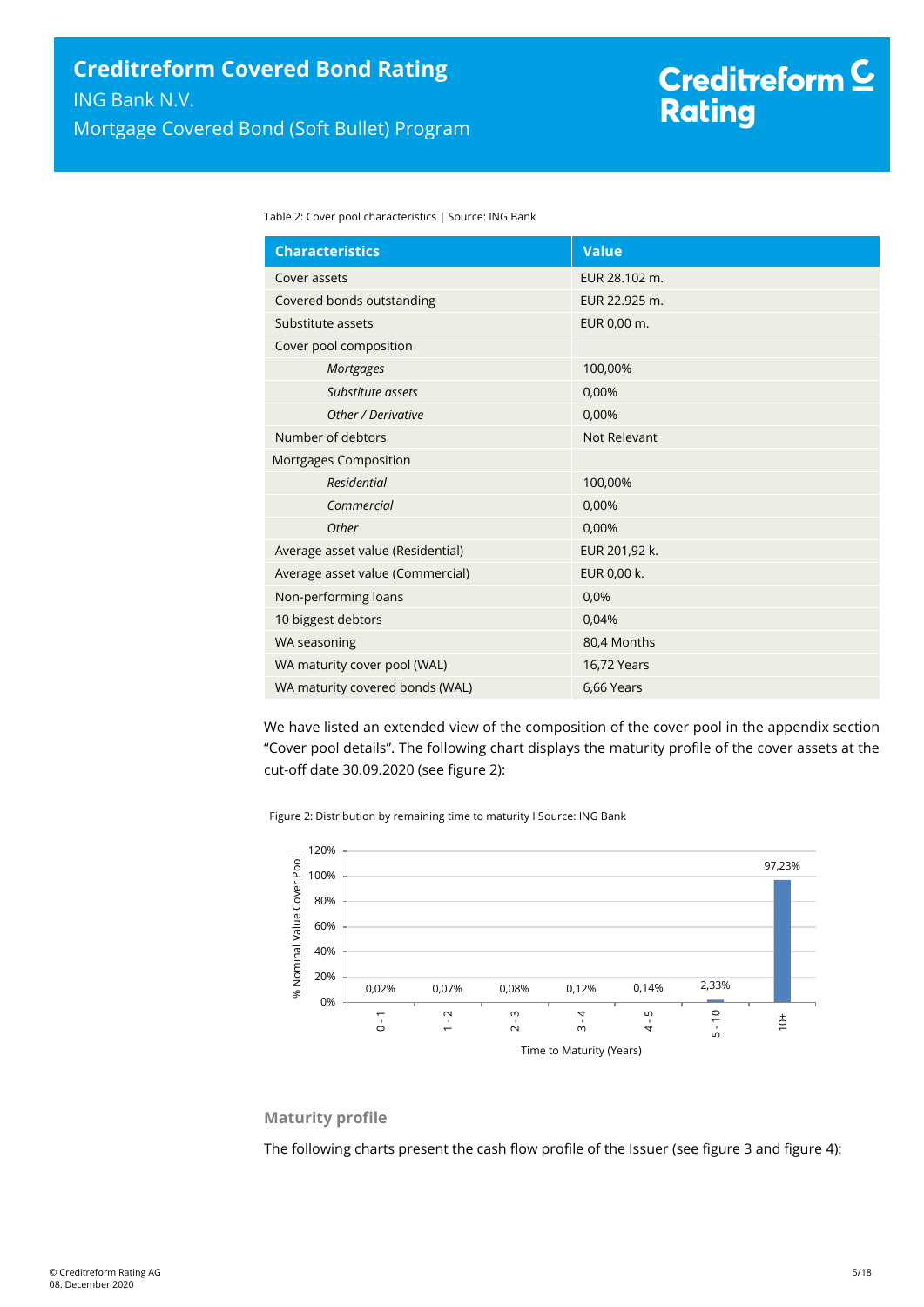# <span id="page-5-1"></span>Creditreform<sup>C</sup> **Rating**

<span id="page-5-0"></span>

During its cash flow modelling, CRA has taken into consideration the maturity structure of cover assets and liabilities. This structure was an integral part of the cash flow analysis.

#### **Interest rate and currency risk**

The Dutch legal framework allows issuing banks to use derivative instruments in the cover pool to hedge interest rate- and currency risk. Furthermore, the Dutch legal framework provides for weekly stress tests to be conducted on interest rate- and currency risks. Currency risk, regardless that is limited for this program as the cover pool assets and cover bonds are denominated in euros. In our cash flow analysis we assume that the interest rate mismatches are fully hedged in the form of swap agreements; therefore, CRA did not apply any interest rate stress during the cash flow analysis.

| Table 3: Program distribution by currency   Source: ING Bank |  |  |
|--------------------------------------------------------------|--|--|
|                                                              |  |  |

| <b>Currency</b> | <b>Volume</b> | Share (%) |
|-----------------|---------------|-----------|
| Cover Pool      |               |           |
| <b>EUR</b>      | 28.102 m.     | 100,00%   |
| Covered Bond    |               |           |
| <b>EUR</b>      | 22.925 m.     | 100,00%   |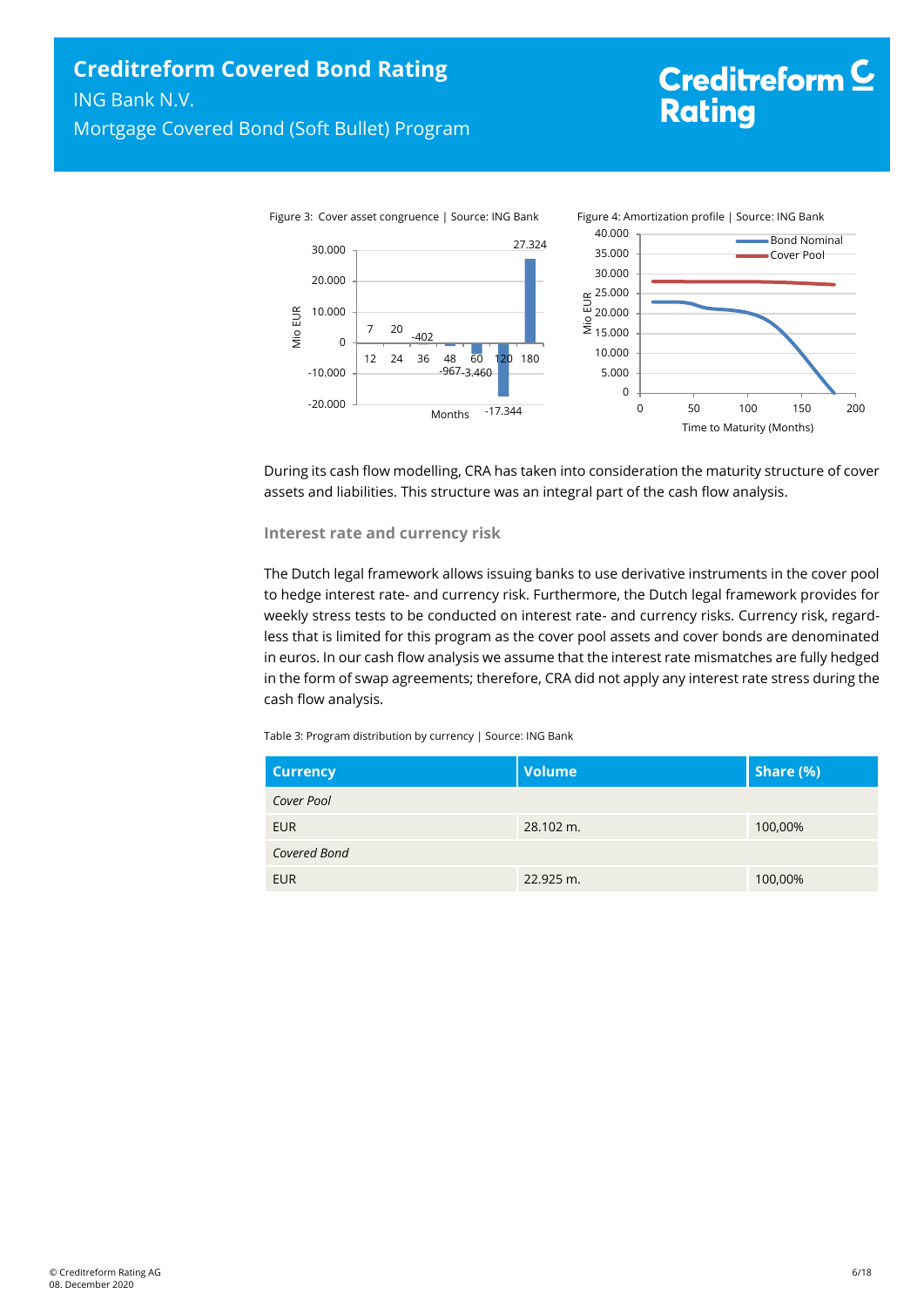#### Figure 5 shows the types of interest rate used in this program

Figure 5: Type of interest rate | Source: ING Bank



#### **Credit Risk**

The credit risk assessment for Mortgage Covered Bond have been determined in accordance with CRA rating methodology for Covered Bonds by means of historical data and particular parameters from the Covered Bonds.

Due to the high granularity of mortgage pools we have characterized these portfolios as big enough and with a homogeneous composition i.e. ("Large Homogeneous Portfolio", LHP). Furthermore under that premise we have assumed that it is possible to derive a loss distribution. CRA has used the historical issuer's NPL ratio to derivate a conservative default rate proxy for the approximation through the LHP distribution. . For the ING Bank it has been assumed an expected default rate of 0,097% for the LHP. Furthermore CRA has considered a 15,00% correlation to define the LHP distribution[. Table](#page-6-0) disclosed the expected default rate for each relevant rating level.

In order to derive recovery and loss-severity base case assumption CRA has used historical data from mortgage price indexes. To determine loan-level recovery assumptions the resulting stressed recoveries assumptions were compared with the portfolio's existing loan-to-value ratios (LTVs).

Based on the default rates and taking into account the recovery assumptions, the following loss assumptions were determined for the current cover pool (see Table 4)

| <b>Rating</b> | <b>Default Rate (%)</b> | <b>Recoveries (%)</b> | <b>Expected Loss (%)</b> |
|---------------|-------------------------|-----------------------|--------------------------|
| A-            | 10.15%                  | 50,83%                | 4.99%                    |
| BBB+          | 9,62%                   | 52,31%                | 4,59%                    |
| <b>BBB</b>    | 9.04%                   | 54.02%                | 4.16%                    |
| BBB-          | 8,35%                   | 56,12%                | 3,67%                    |
| $BB+$         | 7,34%                   | 59,30%                | 2,99%                    |
| <b>BB</b>     | 6,35%                   | 62,93%                | 2,35%                    |
| BB-           | 5,33%                   | 67,43%                | 1,73%                    |

<span id="page-6-0"></span>

| Table 4: Cover Pool Base case assumptions   Source: CRA |  |
|---------------------------------------------------------|--|
|                                                         |  |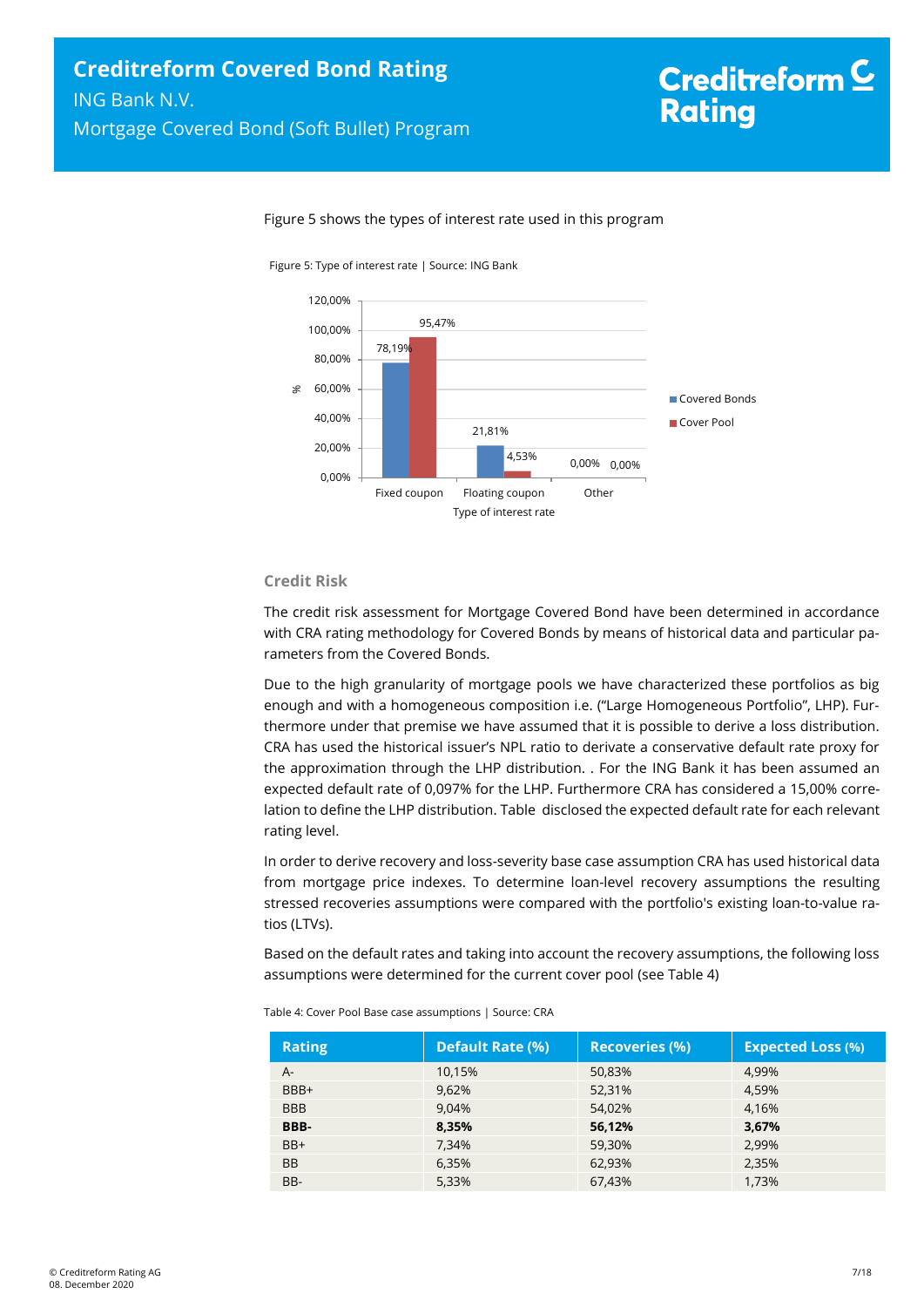# <span id="page-7-0"></span>**Cash-Flow Analysis**

#### **Model Assumptions**

Based on public information and using the base case loss assumptions, we implement a scenario-based cash flow model. This model aims to test the ability of the structure to service all covered bonds according to their payment profile in diverse stress scenarios. The CRA cash flow analysis assumes that the Issuer has defaulted, i.e. all obligations will be met using cash flows from the cover pool assets only. We also assume that no additional assets will be added to the cover pool during the wind-down phase.

This program issues covered bonds with soft bullet maturity structure, i.e. a 12 months maturity extension upon the final legal maturity. This characteristic of the covered bonds has been taken into account during our cash-flow analysis.

The cash-flow analysis considers, among other factors, asset value haircuts ("asset-sale discount"), and the possible positive yield spread between covered assets and covered bonds ("yield spreads"). To derive the asset-sale discount, CRA assumes, based on secondary market data, a rating level haircut on the asset value. Furthermore, CRA, using available public information (i.e. issuer's annual accounts), has derived estimations for yield spreads (see table 5):

| <b>Rating level</b> | <b>Asset-Sale Discount</b> | <b>Yield Spread</b> |
|---------------------|----------------------------|---------------------|
| A-                  | 53,34%                     | 1,23%               |
| BBB+                | 50,24%                     | 1,26%               |
| <b>BBB</b>          | 47,22%                     | 1,28%               |
| BBB-                | 44,06%                     | 1,30%               |
| $BB+$               | 40,64%                     | 1,33%               |
| <b>BB</b>           | 36,86%                     | 1,35%               |
| BB-                 | 32,97%                     | 1,38%               |

Table 5: Cash-Flow Model assumptions | Source: CRA

#### **Rating Scenarios**

In our cash flow model rating scenarios have been tested considering several central input parameters, such as:

- Portfolio composition (diversification, concentration, granularity)
- Probability of default of cover assets
- Correlations of cover assets and systematic risk factors
- Recoveries
- Maturity profile of covered bonds and cover assets (ALM)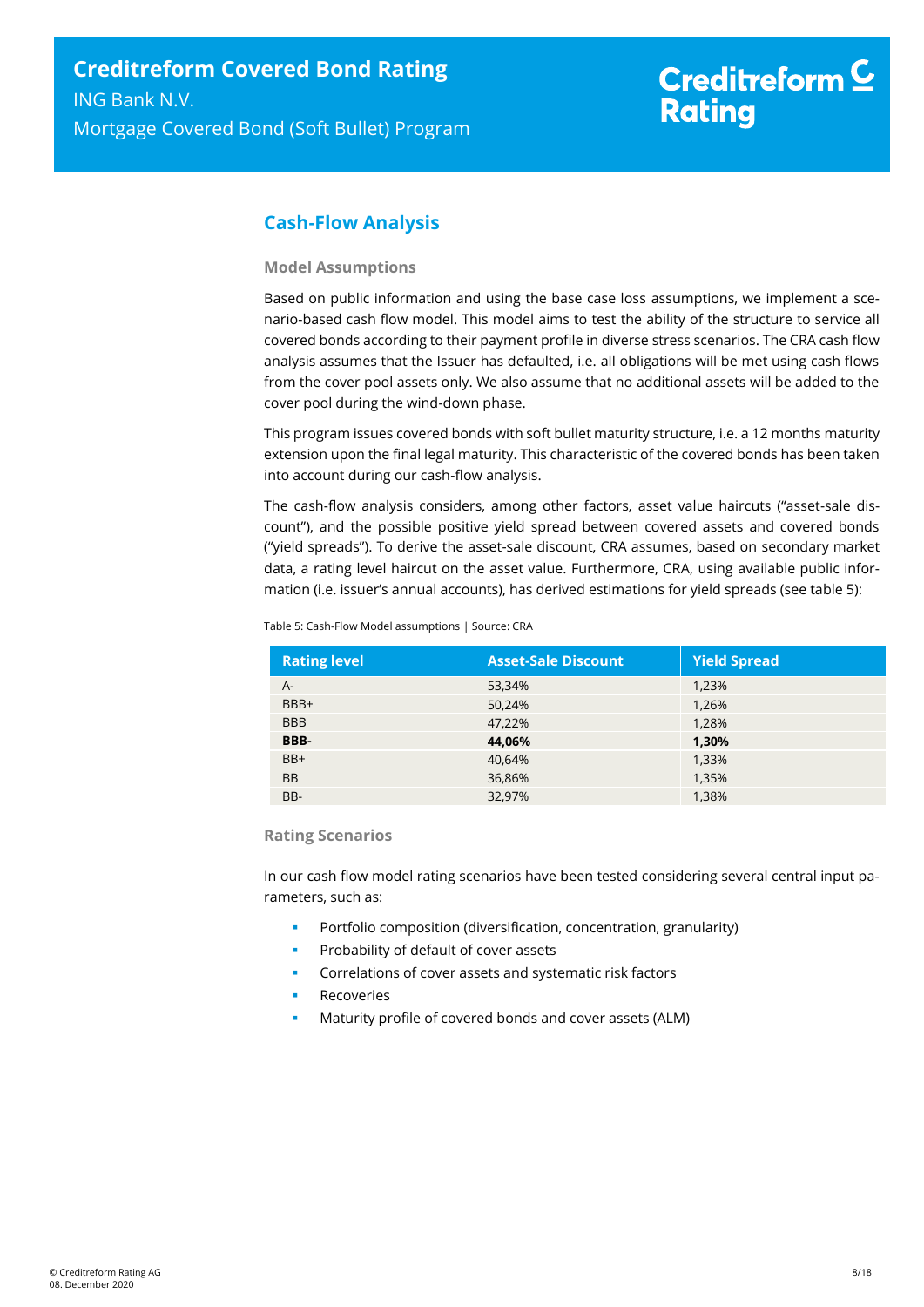Within a BBB- rating scenario, the cash flow model showed that obligations can be paid in a timely manner. Overall, the cash flow analysis revealed that the portfolio, given all used information as of 30.09.2020, may ensure the repayment of bonds' nominal capital notwithstanding the occurrence of the presented stressed scenarios.

#### **Overcollateralization Break-Even Analysis**

CRA also performed a break-even OC analysis taking into considerations the following drivers: ALM, Loss level, Interest rate spreads, foreign currency mismatches and Recoveries. Performing the break-even OC analysis, we took rating-level specific stressed outcomes into account. Based on these analyses, the maximum OC required for each relevant rating level during the whole period has been presented in table 6.

Table 6: Breakeven Analysis | Source: CRA

| <b>Rating Level</b> | <b>Break-Even OC</b> |
|---------------------|----------------------|
| $A -$               | 28,02%               |
| BBB+                | 25,45%               |
| <b>BBB</b>          | 22,94%               |
| BBB-                | 20,29%               |
| $BB+$               | 17,30%               |
| <b>BB</b>           | 14,16%               |
| BB-                 | 11,01%               |

#### **Sensitivity Analysis**

CRA also evaluates the sensitivity of the structure and program with respect to important input parameters. In particular, the following factors have been varied:

- Credit quality of cover assets
- Recoveries

The following table presents the rating impact of a decline in recoveries and an increase in the credit risk of single debtors. Starting from the best-case, which is represented by our base case assumptions, the analysis reveals the sensitivity of the rating with respect to recovery rates and credit risk. The worst-case scenario, in which we reduce recoveries by 50% and increase credit risk by 50%, the impact can be seen by a change in the implied rating. Based on the base case, there is a sensitivity of rating in terms of decreased recovery rates and increased defaults. In the worse-case scenario, i.e. a 50% decrease in the base case assumptions leads to a reduction in the base-case rating by 2 notches (see **Fehler! Ungültiger Eigenverweis auf Textmarke.**):

Table 7: Covered Bond Program Sensitivity: Credit Quality und Recovery Rates | Source: CRA

| Recovery<br><b>Defaults</b> | <b>Base Case</b> | $-25%$ | $-50%$    |
|-----------------------------|------------------|--------|-----------|
| <b>Base Case</b>            | BBB-             | BBB-   | $BB+$     |
| $+25%$                      | BBB-             | $BB+$  | $BB+$     |
| $+50%$                      | BBB-             | $BB+$  | <b>BB</b> |

In general, based on the presented cash flow analysis results, the rating of the cover pool within our covered bond program rating has been set at BBB-. Consequently, the secondary rating uplift was set at zero (0) notch.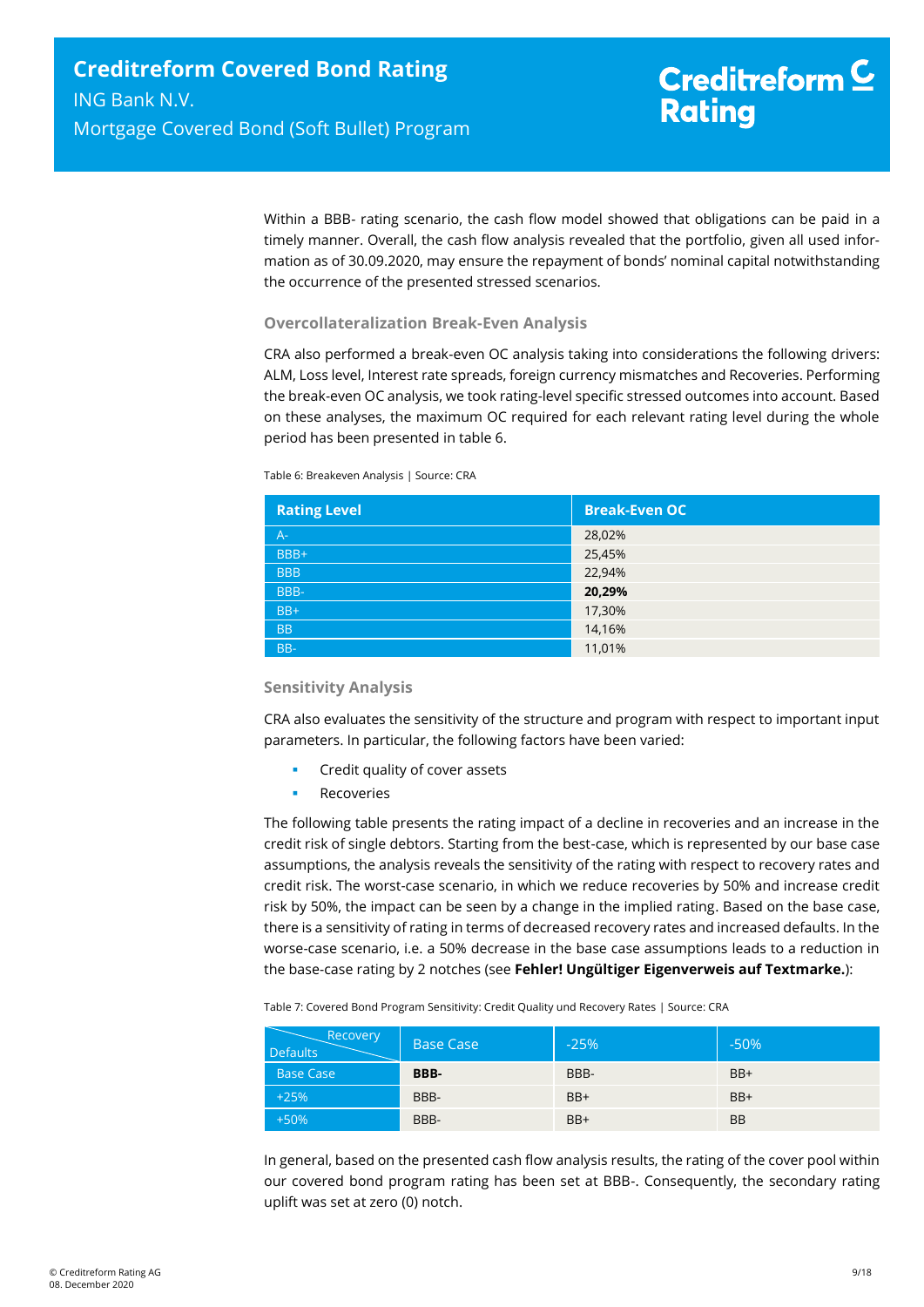However, it is worth mentioning that, the ongoing Covid-19 crisis could have a potential impact on the cover pool. It remains to be seen how serious the effects of the lockdown, among other things, will be. Should there be any changes to the cover pool and the issuer rating in the future, we will include them during our monitoring process.

# <span id="page-9-0"></span>**Counterparty Risk**

#### **Derivatives**

This covered bond program uses intra group derivatives in the form of interest rate swaps and total return swaps.

#### **Commingling**

Incoming cash flows generated from the cover pool will normally be transferred to the Issuer and will be forwarded to the covered bond holders according to the payment terms and conditions. Should the issuer become bankrupt, there is a risk ("commingling risk") that funds may not be returned and commingled with the insolvency estate of the issuer. In order to avoid such risk, the Dutch covered bonds legislation stipulates that the cover assets should be isolated from the general bankruptcy estate (insolvency-free assets) and the ongoing management of the cover pool will be guaranteed by the Security Trustee and the CBC. Under that mandate, the CBC will have the first priority on the up-coming cash flows from the cover pool assets. These cash flows in turn should be used to cover interest and principal payments of the covered bond holders in the event of the Issuer's insolvency.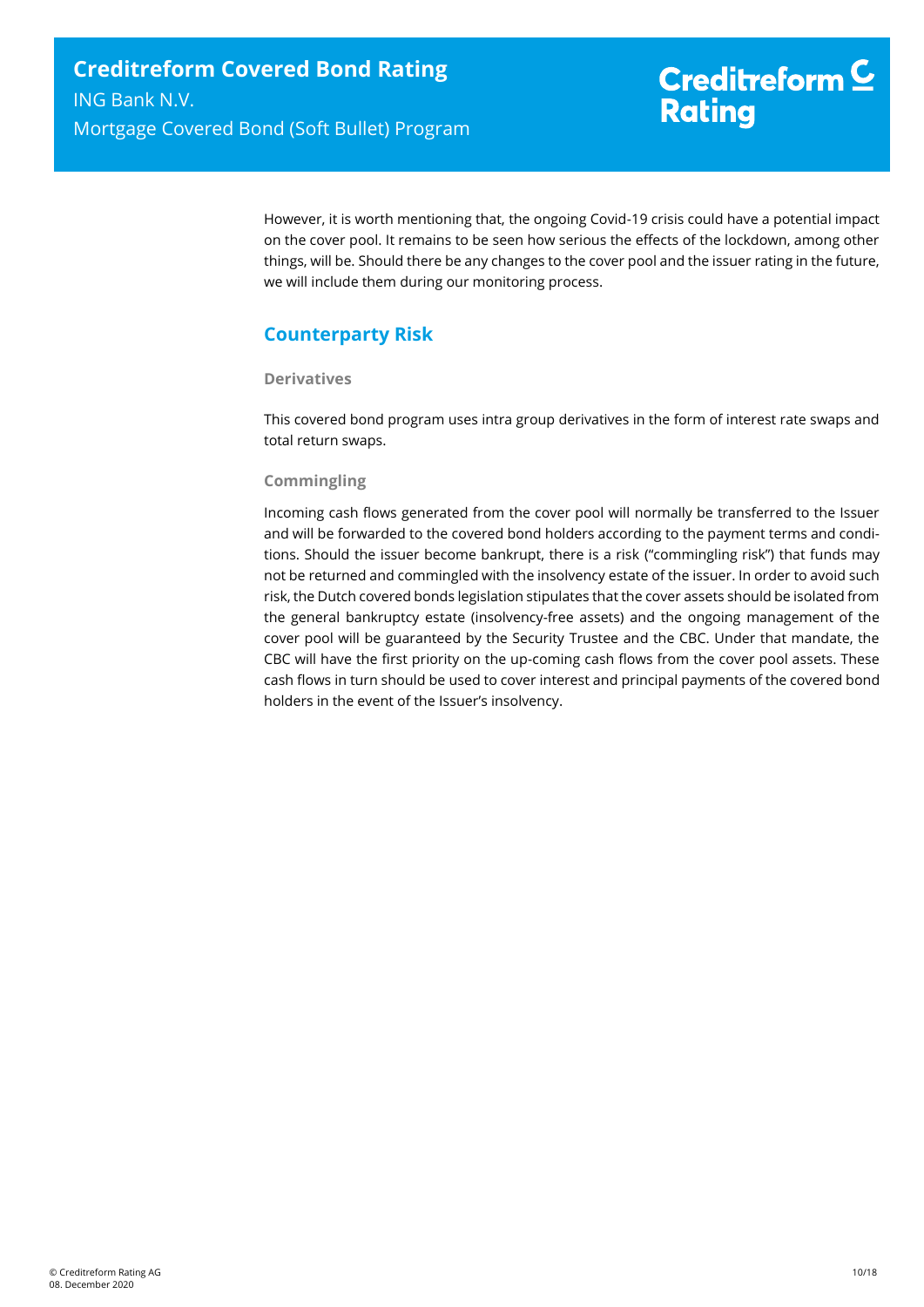# <span id="page-10-0"></span>**Appendix**

**Rating History**

| <b>Event</b>          | <b>Rating Date</b> | <b>Publication Date</b> | <b>Result</b>              |
|-----------------------|--------------------|-------------------------|----------------------------|
| <b>Initial Rating</b> | 20.02.2019         | 28.02.2019              | <b>AAA/ Stable</b>         |
| Rating update         | 13.02.2020         | 19.02.2020              | <b>AAA/Stable</b>          |
| <b>Rating Update</b>  | 24.03.2020         | 28.03.2020              | <b>AAA/ Watch Negative</b> |
| Rating Update         | 08.12.2020         | 14.12.2020              | <b>AAA/ Negative</b>       |

#### **Details Cover Pool**

Table 8: Characteristics of Cover Pool | Source: ING Bank

| <b>Characteristics</b>                       | Value        |
|----------------------------------------------|--------------|
| Cover Pool Volume                            | EUR 28.102 m |
| <b>Covered Bonds Outstanding</b>             | EUR 22.925 m |
| <b>Substitute Assets</b>                     | EUR 0 m      |
| <b>Share Derivatives</b>                     | 0,00%        |
| Share Other                                  | 100,00%      |
| Substitute Assets breakdown by asset type    |              |
| Cash                                         | 0,00%        |
| Guaranteed by Supranational/Sovereign agency | 0,00%        |
| Central bank                                 | 0,00%        |
| Credit institutions                          | 0,00%        |
| Other                                        | 0,00%        |
| Substitute Assets breakdown by country       |              |
| Issuer country                               | 0,00%        |
| Eurozone                                     | 0,00%        |
| Rest European Union                          | 0,00%        |
| European Economic Area                       | 0,00%        |
| Switzerland                                  | 0,00%        |
| Australia                                    | 0,00%        |
| <b>Brazil</b>                                | 0,00%        |
| Canada                                       | 0,00%        |
| Japan                                        | 0,00%        |
| Korea                                        | 0,00%        |
| New Zealand                                  | 0,00%        |
| Singapore                                    | 0,00%        |
| <b>US</b>                                    | 0,00%        |
| Other                                        | 0,00%        |
| <b>Cover Pool Composition</b>                |              |
| Mortgages                                    | 100,00%      |
| <b>Total Substitute Assets</b>               | 0,00%        |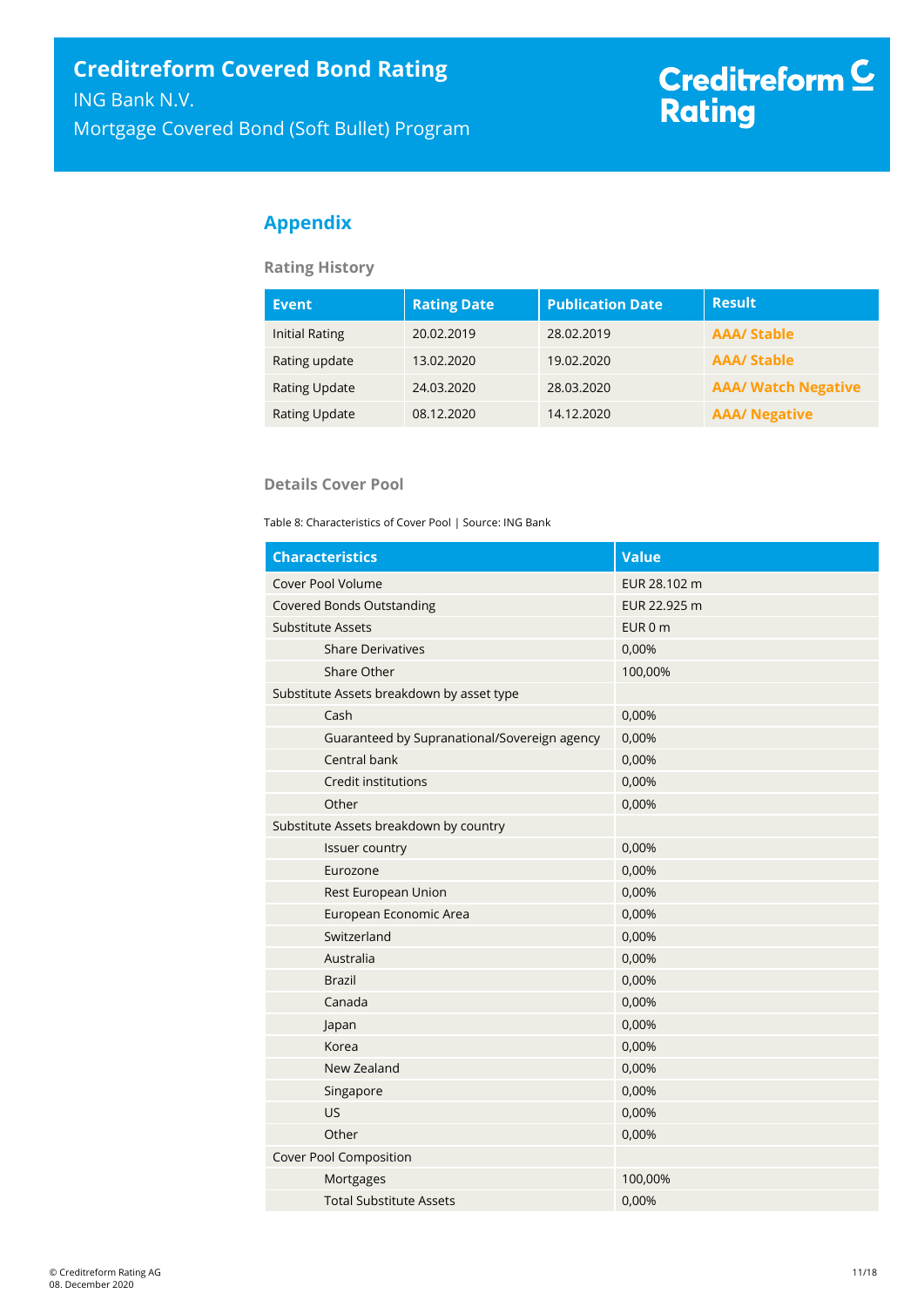# Creditreform <mark>C</mark><br>Rating

| <b>Other / Derivatives</b>        | 0,00%            |
|-----------------------------------|------------------|
| Number of Debtors                 | Not relevant     |
| Distribution by property use      |                  |
| Residential                       | 100,00%          |
| Commercial                        | 0,00%            |
| Other                             | 0,00%            |
| Distribution by Residential type  |                  |
| Occupied (main home)              | 100,00%          |
| Second home                       | 0,00%            |
| Non-owner occupied                | 0,00%            |
| Agricultural                      | 0,00%            |
| Multi family                      | 0,00%            |
| Other                             | 0,00%            |
| Distribution by Commercial type   |                  |
| Retail                            | 0,00%            |
| Office                            | 0,00%            |
| Hotel                             | 0,00%            |
| Shopping center                   | 0,00%            |
| Industry                          | 0,00%            |
| Land                              | 0,00%            |
| Other                             | 100,00%          |
| Average asset value (Residential) | <b>EUR 202 k</b> |
| Average asset value (Commercial)  | EUR 0 k          |
| Share Non-Performing Loans        | 0,00%            |
| Share of 10 biggest debtors       | 0,04%            |
| WA Maturity (months)              | 275,52           |
| WAL (months)                      | 200,62           |
| Distribution by Country (%)       |                  |
| <b>Netherlands</b>                | 100%             |
| Distribution by Region (%)        |                  |
| Groningen                         | 2,26             |
| Friesland                         | 2,70             |
| Drenthe                           | 2,39             |
| Overijssel                        | 5,37             |
| Gelderland                        | 11,72            |
| Noord-Holland                     | 22,93            |
| Zuid-Holland                      | 23,00            |
| Zeeland                           | 1,40             |
| <b>Brabant</b>                    | 12,25            |
| Utrecht                           | 9,11             |
| Limburg                           | 3,27             |
| Flevoland                         | 3,59             |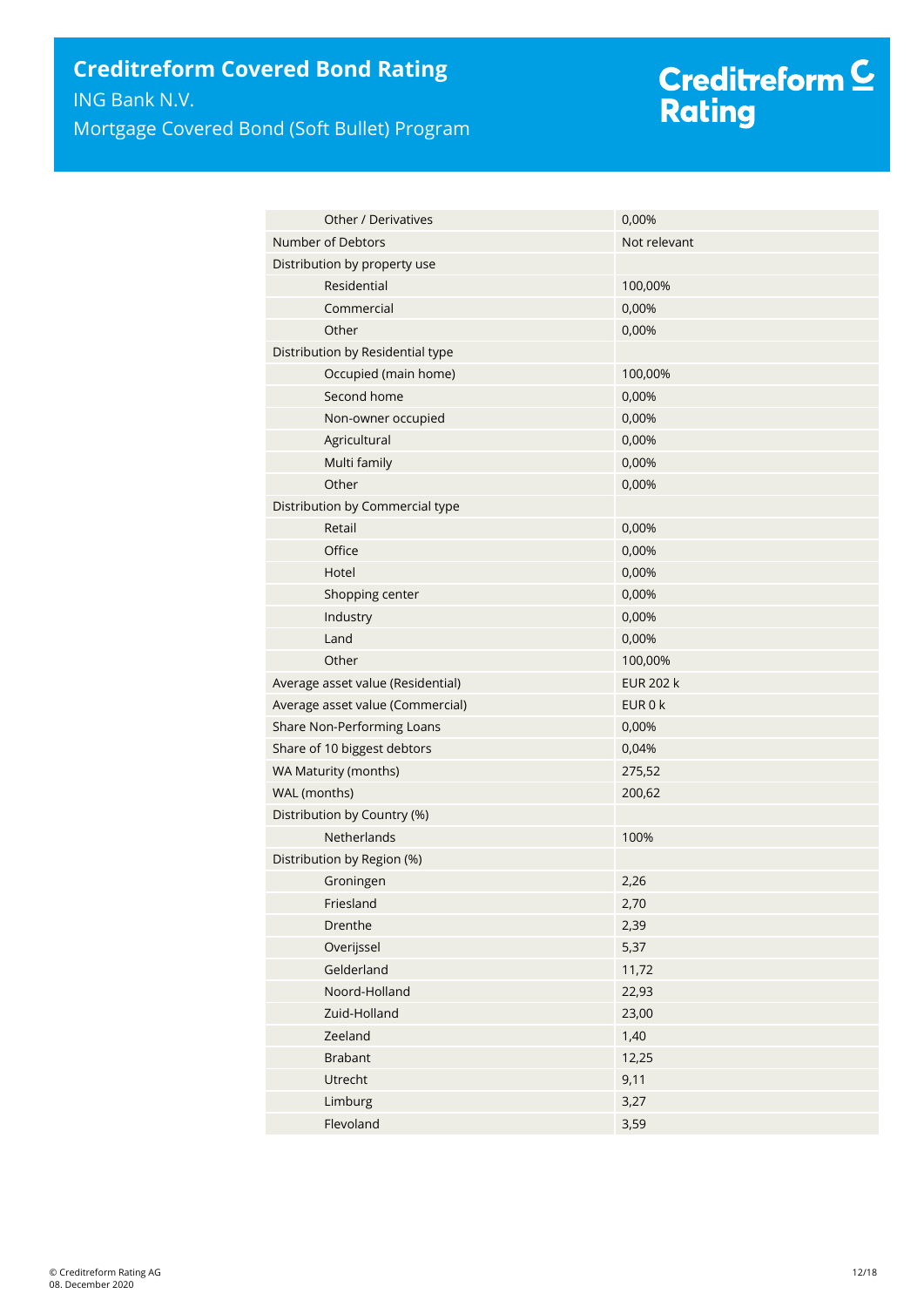Table 2: Participant counterparties | Source: ING Bank

| <b>Role</b>   | <b>Name</b>     | <b>Legal Entity Identifier</b> |
|---------------|-----------------|--------------------------------|
| <b>Issuer</b> | <b>ING Bank</b> | 3TK20IVIUI8I3ZU0QE75           |
| Servicer      | ING Bank N.V.   | 3TK20IVIUI8I3ZU0QE75           |
| Account Bank  | ING Bank N.V.   | 3TK20IVIUI8I3ZU0QE75           |

Table 3: Interest rate and Swap counterparties | Source: ING Bank

| <b>Name</b>         | <b>Legal Entity Identifier</b> | <b>Agreement Type</b> |
|---------------------|--------------------------------|-----------------------|
| <b>ING Bank N.V</b> | 3TK20IVIUI8I3ZU0QE75           | <b>IRS</b>            |
| ING Bank N.V.       | 3TK20IVIUI8I3ZU0QE75           | <b>IRS</b>            |
| ING Bank N.V.       | 3TK20IVIUI8I3ZU0QE75           | <b>TRS</b>            |

Figure 6: Arrears Distribution | Source: ING Bank



igure 7: Program currency mismatches | Source: ING Bank

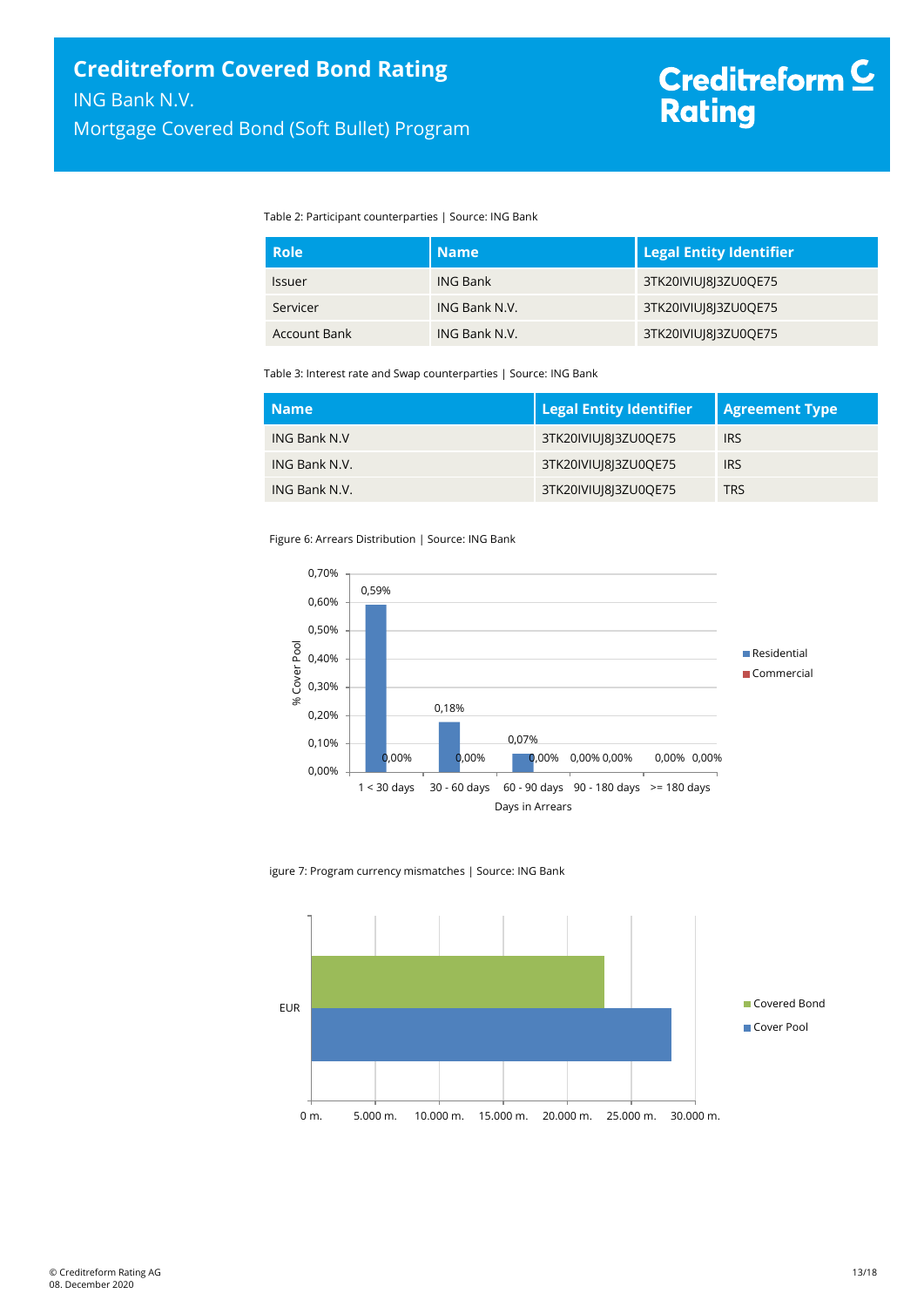Figure 8: Unindexed LTV breakdown - residential pool | Source: ING Bank



**LTV Unindex% Residential Loans**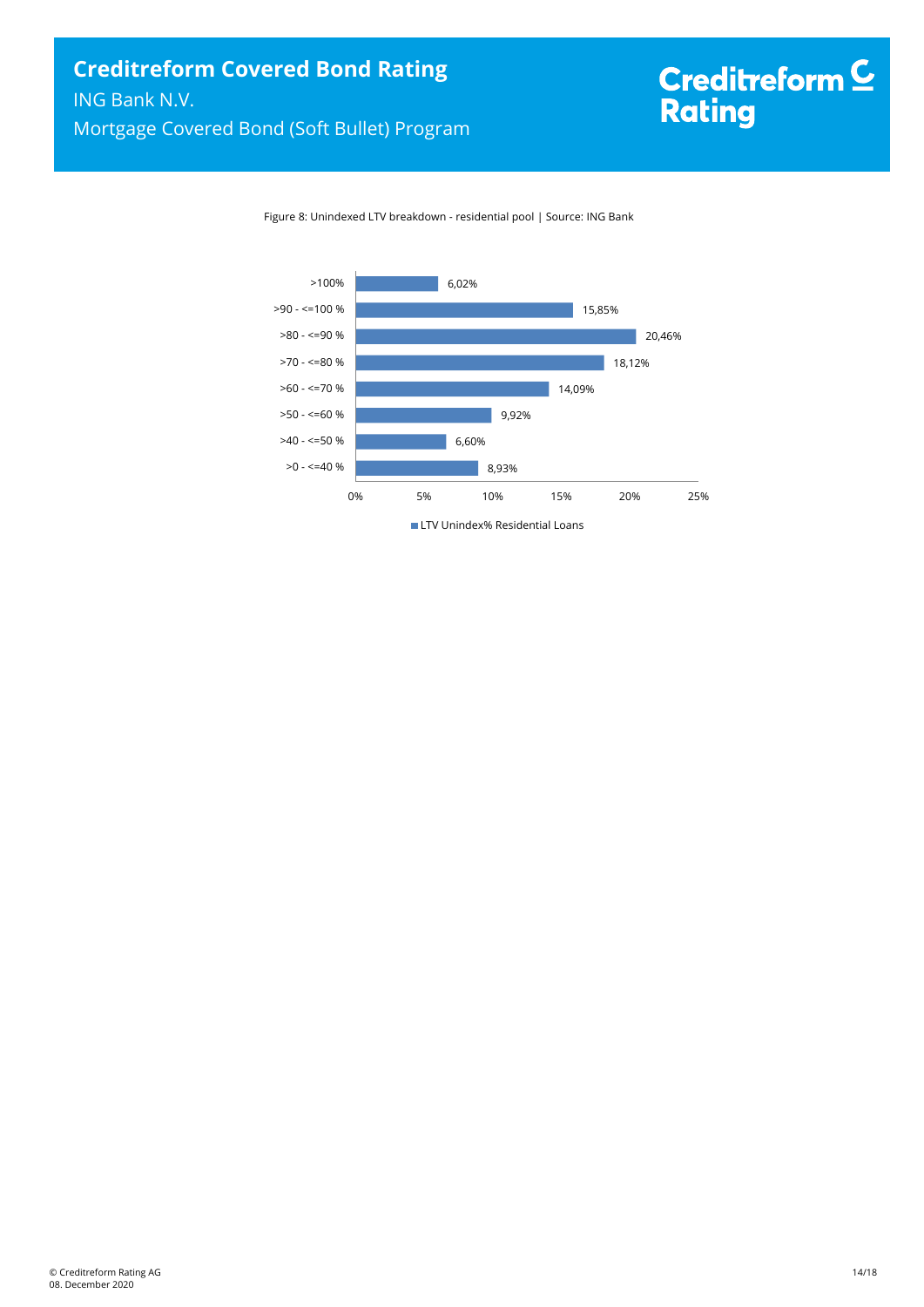#### **Key Source of Information**

#### **Documents (Date: 30.09.2020)**

#### Issuer

- Audited consolidated annual reports of ING Groep N.V. (Group) 2016-2019
- Final issuer rating Update on 29.10.2020
- Miscellaneous Investor Relations Information and Press releases
- Peergroup-Data and other data from the CRA/ eValueRate Database

Covered Bond and Cover Pool

- HTT Reporting from ING Bank as of 30.09.2020
- Market data Mortgage Covered Bond Program

#### **Regulatory and Legal Disclosures**

Creditreform Rating AG was neither commissioned by the rating object nor by any other third parties for the rating. The analysis took place on a voluntary basis by Creditreform Rating AG and is to be described in the regulatory sense as an unsolicited rating. The rating was conducted on the basis of Creditreform Rating's "Covered Bond Ratings" m[ethodology \(v1.0, July 2017\)](https://creditreform-rating.de/en/about-us/regulatory-requirements.html?file=files/content/downloads/Externes%20Rating/Regulatorische%20Anforderungen/EN/Ratingmethodiken%20EN/Rating%20Methodology%20Covered%20Bonds.pdf) and ["Technical Documentation Portfolio Loss Distributions" \(v.1.0, July 2018\)](https://creditreform-rating.de/en/about-us/regulatory-requirements.html?file=files/content/downloads/Externes%20Rating/Regulatorische%20Anforderungen/EN/Ratingmethodiken%20EN/Technical%20Documentation%20Portfolio%20Loss%20Distributions.pdf) in conjunction with Creditreform`s basic document ["Rating Criteria and Definitions" \(v1.3, January 2018\).](https://creditreform-rating.de/en/about-us/regulatory-requirements.html?file=files/content/downloads/Externes%20Rating/Regulatorische%20Anforderungen/EN/Ratingmethodiken%20EN/CRAG%20Rating%20Criteria%20and%20Definitions.pdf) On the subject of ESG (environment, social and governance), Creditreform Rating AG has published the basic document ["The Impact of ESG Factors on Credit Ratings" \(March 2020\)](https://creditreform-rating.de/en/about-us/regulatory-requirements.html?file=files/content/downloads/Externes%20Rating/Regulatorische%20Anforderungen/EN/Ratingmethodiken%20EN/The%20Impact%20of%20ESG%20Factors%20on%20Credit%20Ratings.pdf).

| <b>Unsolicited Credit Rating</b>                       |           |
|--------------------------------------------------------|-----------|
| With Rated Entity or Related Third Party Participation | NO.       |
| With Access to Internal Documents                      | <b>NO</b> |
| With Access to Management                              | <b>NO</b> |

The rating is based on publicly available information and internal evaluation methods for the rated bank and program. The issuer's quantitative analysis is based mainly on the latest annual accounts, interim reports, other information of the bank pertaining to investor relations, and key figures calculated by eValueRate/CRA subject to a peer group analysis of 24 competing institutes. The cover pool's quantitative analysis for the rated Covered Bond Program was based on the "Harmonised Transparency Template" (HTT) published by the ING Bank.

Information on the meaning of a rating category, definition of default and sensitivity analysis of relevant key rating assumptions can be found at "Creditreform Rating AG, Rating Criteria and Definitions":

#### <https://www.creditreform-rating.de/en/about-us/regulatory-requirements.html>

This rating was carried out by analysts AFM Kamruzzaman (Lead Analyst) und Qinghang Lin (Analyst) both based in Neuss/Germany. On 08.12.2020, the rating was presented to the rating committee by the analysts and adopted in a resolution. The function of Person Approving Credit Ratings (PAC) was performed by Stephan Giebler (senior analyst).

On 08.12.2020, the rating result was communicated to ING Bank, and the preliminary rating report was made available. The Issuer and all relevant parties examined the rating report prior to publication and were given at least one full working day to appeal the rating committee decision and provide additional information. The rating decision was not amended following this examination.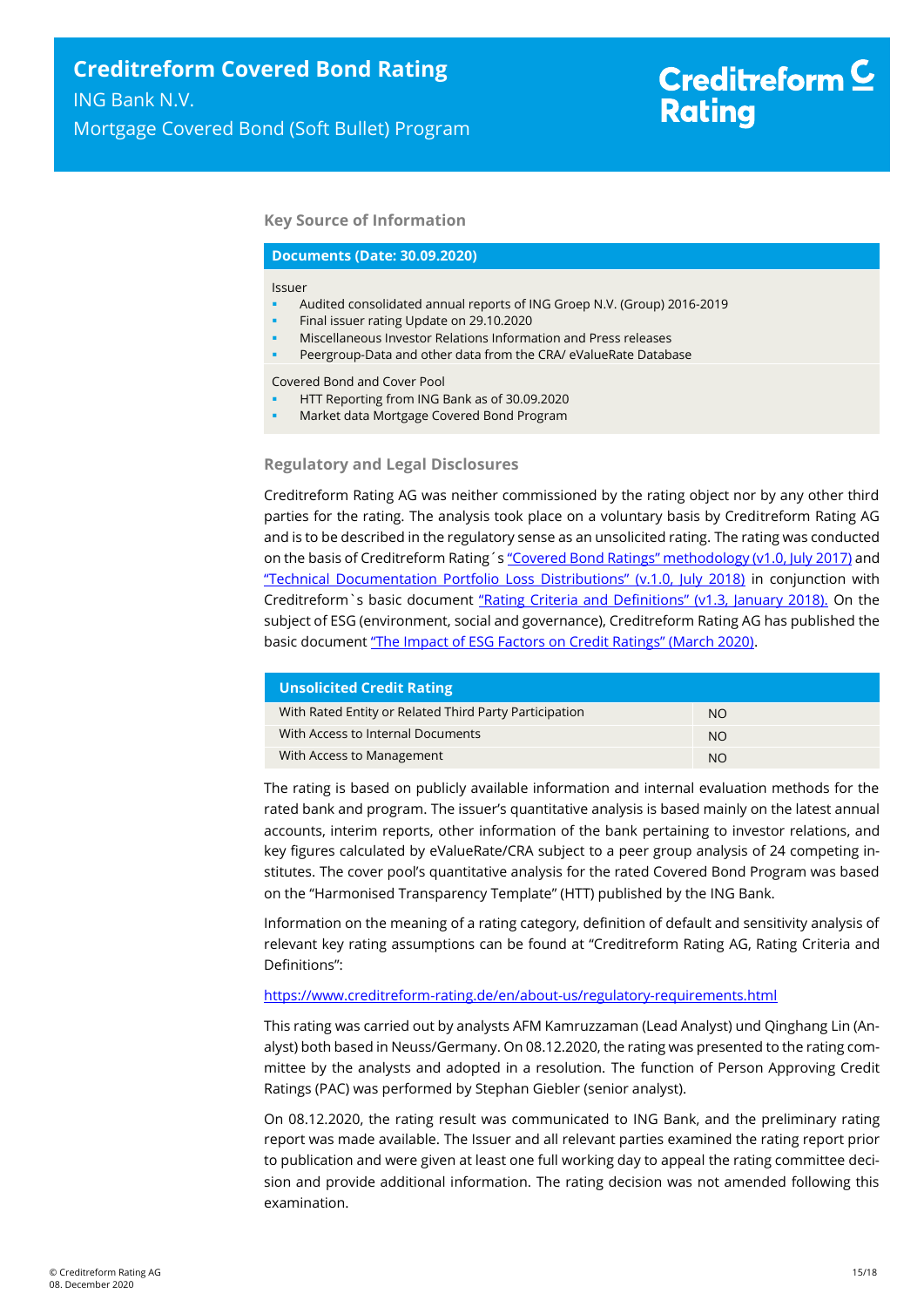The rating is subject to one-year monitoring from the creation date (see cover sheet). Within this period, the rating can be updated. After one year at the latest, a follow-up is required to maintain the validity of the rating.

In 2011 Creditreform Rating AG was registered within the European Union according to EU Regulation 1060/2009 (CRA-Regulation). Based on the registration Creditreform Rating AG (CRA) is permitted to issue credit ratings within the EU and is bound to comply with the provisions of the CRA-Regulation.

#### **Endorsement**

Creditreform Rating did not endorse the rating according Article 4 (3), CRA-Regulation.

#### **Conflict of Interests**

No conflicts of interest were identified during the rating process that might influence the analyses and judgements of the rating analysts involved or any other natural person whose services are placed at the disposal or under the control of Creditreform Rating AG and who are directly involved in credit rating activities or approving credit ratings and rating outlooks.

In the event of provision of ancillary services to the rated entity, CRA will disclose all ancillary services in the credit rating report.

#### **Rules on the Presentation of Credit Ratings and Rating Outlooks**

The approval of credit ratings and rating outlooks follows our internal policies and procedures. In line with our policy "Rating Committee," all credit ratings and rating outlooks are approved by a rating committee based on the principle of unanimity.

To prepare this credit rating, CRA has used following substantially material sources:

- 1. Transaction structure and participants
- 2. Transaction documents
- 3. Issuing documents
- 4. Other rating relevant documentation

There are no other attributes and limitations of the credit rating or rating outlook other than displayed on the CRA website. Furthermore, CRA considers satisfactory the quality and extent of information available on the rated entity. In regard to the rated entity, Creditreform Rating AG regarded available historical data as sufficient.

Between the disclosure of the credit rating to the rated entity and the public disclosure no amendments were made to the credit rating.

The rating report and/or the press release indicate the principal methodology or version of methodology that was used in determining the rating, with a reference to its comprehensive description.

In cases where the credit rating is based on more than one methodology, or where reference only to the principal methodology might cause investors to overlook other important aspects of the credit rating, including any significant adjustments and deviations, Creditreform Rating AG explains this fact in the credit rating and indicates how the different methodologies and other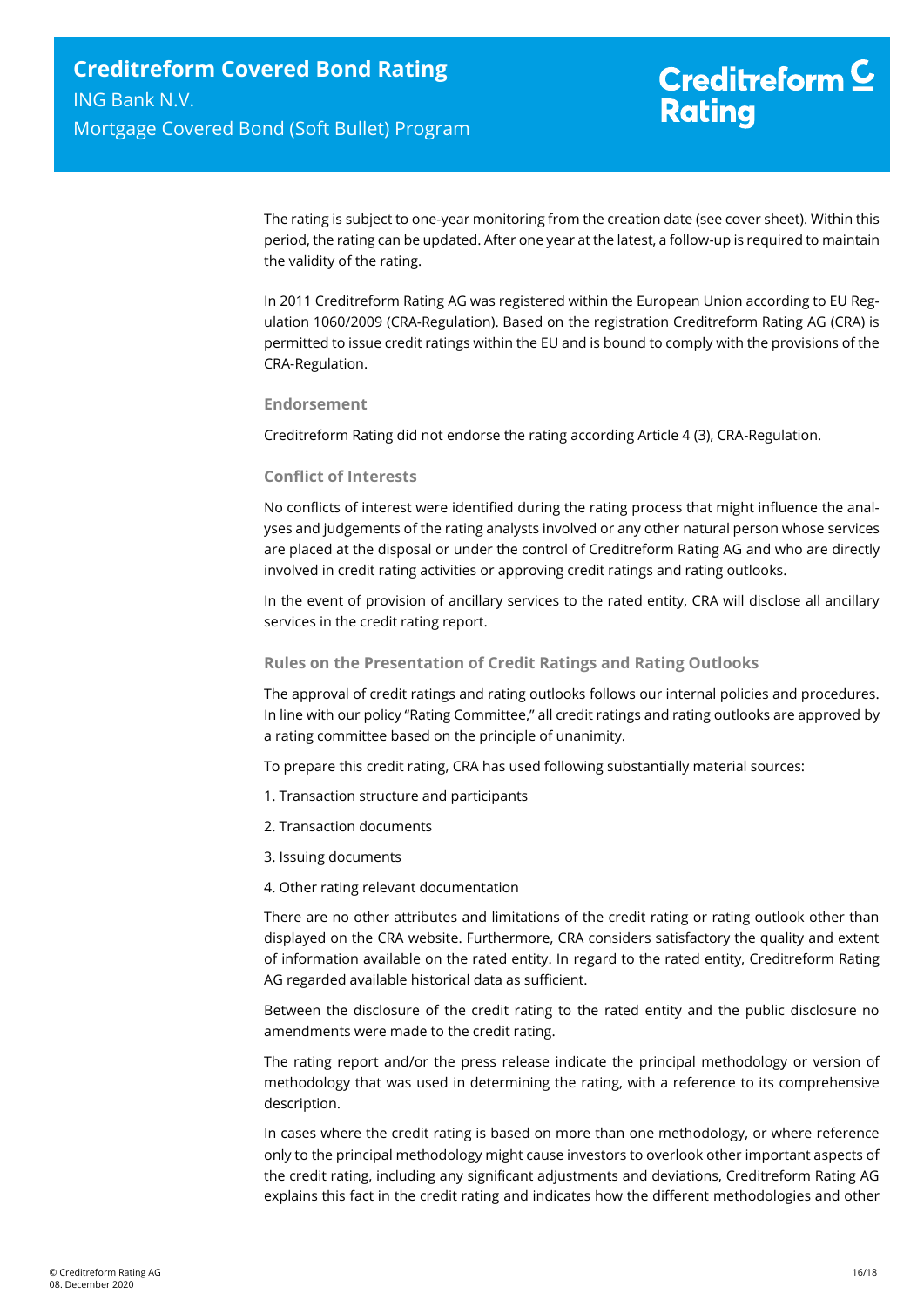aspects are taken into account in the credit rating. This information is integrated in the credit rating report.

The meaning of each rating category, the definition of default or recovery, and any appropriate risk warning, including a sensitivity analysis of the relevant key rating assumptions, such as mathematical or correlation assumptions, accompanied by worst-case scenario credit ratings as well as best-case scenario credit ratings, are explained.

The date at which the credit rating was released for distribution for the first time and when it was last updated including any rating outlooks, is indicated clearly and prominently in the rating report and/or the press release as a "Rating action"; first release is indicated as "initial rating", other updates are indicated as an "update", "upgrade or downgrade", "not rated", "confirmed", "selective default" or "default".

In the case of a rating outlook, the time horizon is provided during which a change in the credit rating is expected. This information is available within the rating report and/or the press release.

In accordance to Article 11 (2) EU-Regulation (EC) No 1060/2009 registered or certified credit rating agency shall make available in a central repository established by ESMA information on its historical performance data, including the ratings transition frequency, and information about credit ratings issued in the past and on their changes. Requested data are available at the ESMA website: https://cerep.esma.europa.eu/cerep-web/statistics/defaults.xhtml.

An explanatory statement of the meaning of Creditreform`s default rates are available in the credit rating methodologies disclosed on the website.

#### **Disclaimer**

Any rating performed by Creditreform Rating AG is subject to the Creditreform Rating AG Code of Conduct which has been published on the web pages of Creditreform Rating AG. In this Code of Conduct, Creditreform Rating AG commits itself – systematically and with due diligence – to establish its independent and objective opinion as to the sustainability, risks and opportunities concerning the enterprise or the issue under review.

Future events are uncertain, and forecasts are necessarily based on assessments and assumptions. This rating is therefore no statement of fact, but an opinion. For this reason, Creditreform Rating AG cannot be held liable for the consequences of decisions made on the basis of any of their ratings. Neither should these ratings be construed as recommendations for investors, buyers or sellers. They should only be used by market participants (entrepreneurs, bankers, investors etc.) as one factor among others when arriving at corporate or investment decisions. Ratings are not meant to be used as substitutes for one's own research, inquiries and assessments.

We have assumed that the documents and information made available to us by the client are complete and accurate and that the copies provided to us represent the full and unchanged contents of the original documents. Creditreform Rating AG assumes no responsibility for the true and fair representation of the original information.

This report is protected by copyright. Any commercial use is prohibited without prior written permission from Creditreform Rating AG. Only the full report may be published in order to prevent distortion of the report's overall assessment. Excerpts may only be used with the express consent of Creditreform Rating AG. Publication of the report without the consent of Creditreform Rating AG is prohibited. Only ratings published on the Creditreform Rating AG web pages remain valid.